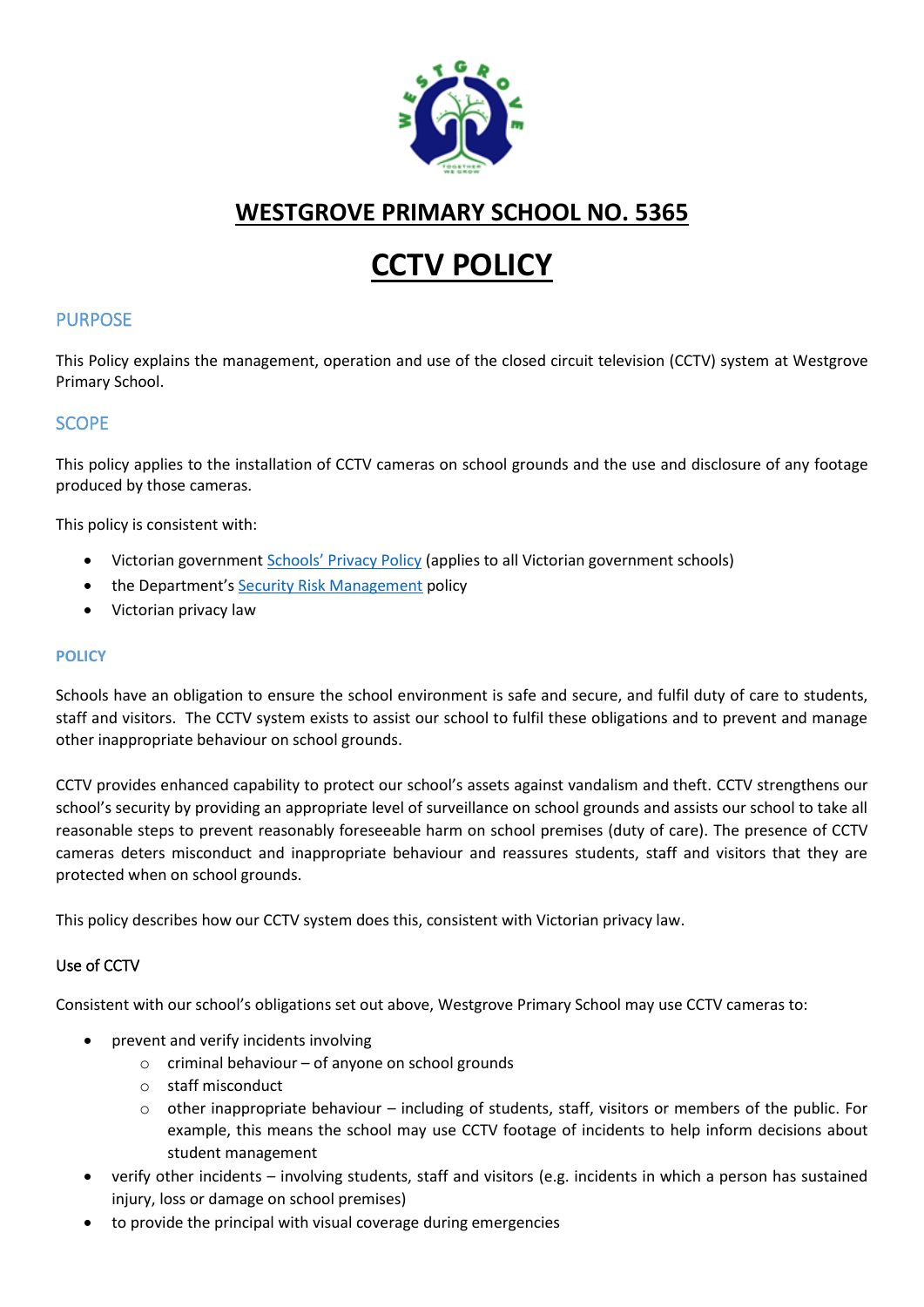CCTV cameras are NOT:

- hidden or covert
- located in private areas such as toilets, changing rooms or staff rooms
- used to monitor student or staff work performance

#### Location of CCTV cameras in our school

In our school, CCTV cameras are located at:

- school entrances
- ovals
- playgrounds
- buildings

A notice is located near each CCTV camera which alerts people to the presence of the camera and this CCTV Policy.

#### Access to CCTV footage

CCTV footage is only accessed for the purposes set out in this policy (see 'Use of CCTV footage') and only by the following people:

- 1. the principal or nominee, including people explicitly authorised by the principal
- 2. central and regional Department staff, when required to assist the school for an above purpose
- 3. any other people permitted by law.

#### Showing footage to staff, students and/or their parents involved in incidents

When using CCTV for the purposes listed in this policy under the heading 'Use of CCTV' and only when appropriate, the principal may show specific footage of an incident to those directly involved, including relevant staff, students and/or their parents.

This means that any person on school premises may be captured on CCTV footage of an incident that the principal may subsequently show to staff, students and/or their parents.

The school cannot give copies of CCTV footage to staff, students, parents or any other parties. Any requests for a copy of CCTV footage must be made to the Department's Freedom of Information Unit, as set out below.

#### Managing and securing the CCTV system

The principal or their nominee is responsible for managing and securing the CCTV system including:

- 1. operation of the CCTV system and ensuring it complies with this policy
- 2. considering the appropriate location and use of cameras and method for storing CCTV footage
- 3. maintaining and upgrading cameras when required.

#### Ownership of CCTV footage

The Department of Education and Training (the Department) owns our school's CCTV systems and CCTV footage.

#### Disclosure of CCTV footage

Our school may only disclose CCTV footage externally (i.e. external to the Department) as described in this policy or otherwise when permitted by law.